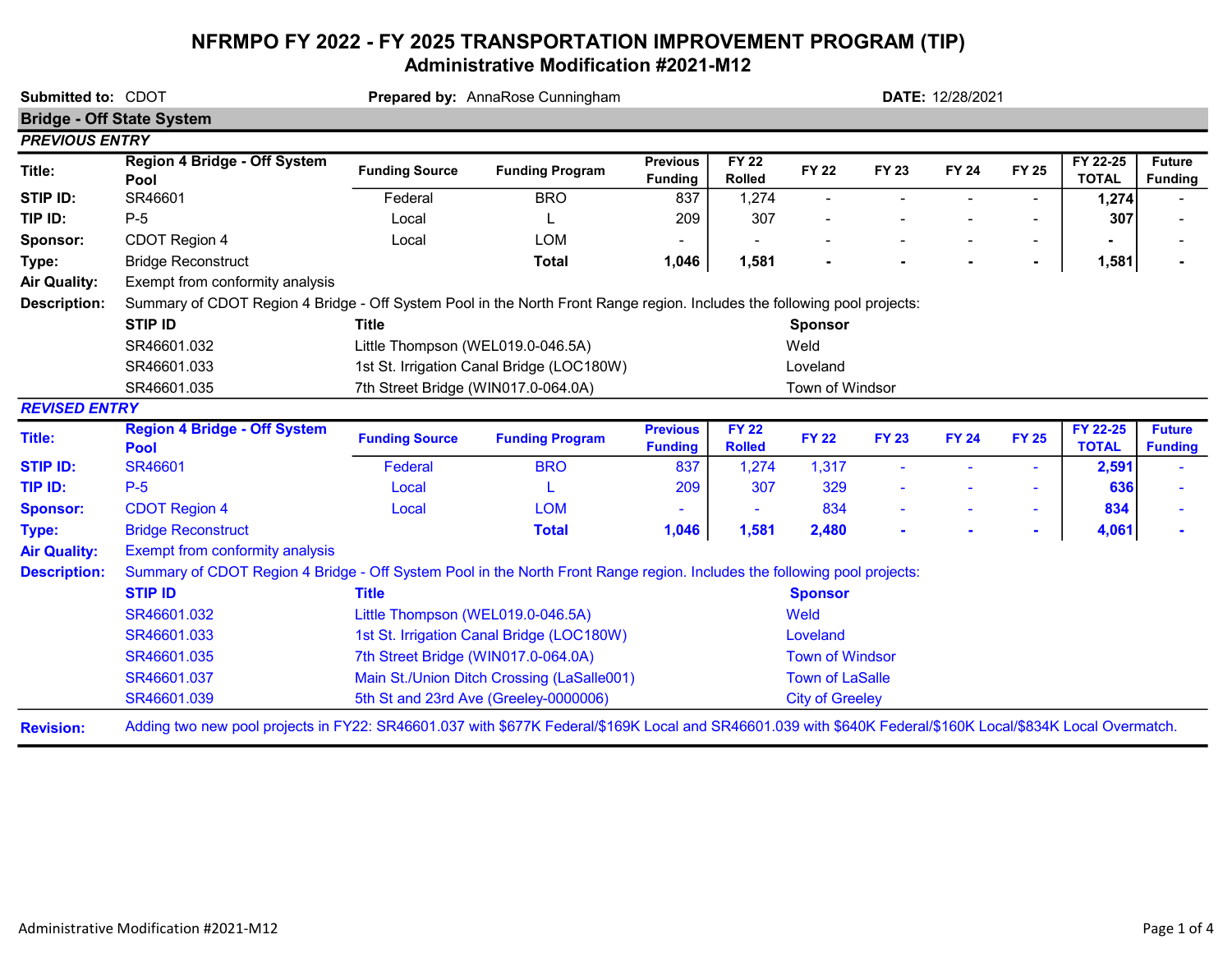| <b>Safety</b>         |                                                                                                          |                                      |                                           |                                   |                               |                      |              |              |              |                          |                                 |  |  |  |
|-----------------------|----------------------------------------------------------------------------------------------------------|--------------------------------------|-------------------------------------------|-----------------------------------|-------------------------------|----------------------|--------------|--------------|--------------|--------------------------|---------------------------------|--|--|--|
| <b>PREVIOUS ENTRY</b> |                                                                                                          |                                      |                                           |                                   |                               |                      |              |              |              |                          |                                 |  |  |  |
| Title:                | <b>Region 4 Hazard Elimination</b><br>Pool (HSIP)                                                        | <b>Funding Source</b>                | <b>Funding Program</b>                    | <b>Previous</b><br><b>Funding</b> | <b>FY 22</b><br><b>Rolled</b> | <b>FY 22</b>         | <b>FY 23</b> | <b>FY 24</b> | <b>FY 25</b> | FY 22-25<br><b>TOTAL</b> | <b>Future</b><br><b>Funding</b> |  |  |  |
| Sponsor:              | <b>Various Below</b>                                                                                     | Federal                              | <b>HSIP</b>                               | 1,463                             | 2,025                         | 1,440                | 2,300        | 6,511        | 1,250        | 13,526                   |                                 |  |  |  |
| STIP ID:              | SR46666                                                                                                  | <b>State</b>                         | <b>SHF</b>                                | 17                                |                               |                      |              | 287          |              | 287                      |                                 |  |  |  |
| TIP ID:               | $P-20$                                                                                                   | Local                                |                                           | 105                               | 225                           | 160                  | 255          | 297          |              | 937                      |                                 |  |  |  |
| Type:                 | Safety Improvements                                                                                      | Local                                | <b>LOM</b>                                | 94                                |                               |                      |              |              |              | 0                        |                                 |  |  |  |
| <b>Air Quality:</b>   | Exempt from conformity analysis                                                                          |                                      | <b>Total</b>                              | 1,585                             | 2,250                         | 1,600                | 2,555        | 7,095        | 1,250        | 14,750                   |                                 |  |  |  |
| <b>Description:</b>   | Summary of CDOT Region 4 Hazard Elimination Pool in the North Front Range region. Pool projects include: |                                      |                                           |                                   |                               |                      |              |              |              |                          |                                 |  |  |  |
|                       | STIP ID                                                                                                  | Title                                |                                           |                                   |                               |                      | Sponsor      |              |              |                          |                                 |  |  |  |
|                       | SR46666.060                                                                                              | US287 (College Ave) & Trilby Rd      |                                           |                                   |                               | City of Fort Collins |              |              |              |                          |                                 |  |  |  |
|                       | SR46666.079                                                                                              | Lemay Ave & Drake Rd                 |                                           |                                   |                               | City of Fort Collins |              |              |              |                          |                                 |  |  |  |
|                       | SR46666.081                                                                                              | Timberline Rd and Carpenter (SH 392) |                                           |                                   |                               | City of Fort Collins |              |              |              |                          |                                 |  |  |  |
|                       | SR46666.085                                                                                              |                                      | Timberline Rd/Lincoln Ave/Mulberry St     |                                   |                               | City of Fort Collins |              |              |              |                          |                                 |  |  |  |
|                       | SR46666.086                                                                                              |                                      | US 34 & WCR 17 Traffic Signal Upgrades    |                                   |                               | City of Greeley      |              |              |              |                          |                                 |  |  |  |
|                       | SR46666.087                                                                                              | US 85 Business & 8th Ave             |                                           |                                   |                               | City of Greeley      |              |              |              |                          |                                 |  |  |  |
|                       | SR46666.088                                                                                              | CR 38E & CR 73C                      |                                           |                                   |                               | Larimer County       |              |              |              |                          |                                 |  |  |  |
|                       | SR46666.089                                                                                              | US 34 and Glade Road                 |                                           |                                   |                               | Larimer County       |              |              |              |                          |                                 |  |  |  |
|                       | SR46666.092                                                                                              |                                      | Hwy 34 Business Intersection Improvements |                                   |                               | City of Greeley      |              |              |              |                          |                                 |  |  |  |
|                       | SR46666.093                                                                                              | Backplate & dilemma Zone Detections  |                                           |                                   |                               | City of Loveland     |              |              |              |                          |                                 |  |  |  |
|                       | SR46666.094                                                                                              | Intersections (Ped) Improvements     |                                           |                                   |                               | City of Loveland     |              |              |              |                          |                                 |  |  |  |
|                       | SR46666.095                                                                                              |                                      | <b>Guardrail and HFST</b>                 |                                   |                               | Larimer County       |              |              |              |                          |                                 |  |  |  |
|                       | SR46666.097                                                                                              | CO 392 & Weld CR 35                  |                                           |                                   |                               | CDOT Region 4        |              |              |              |                          |                                 |  |  |  |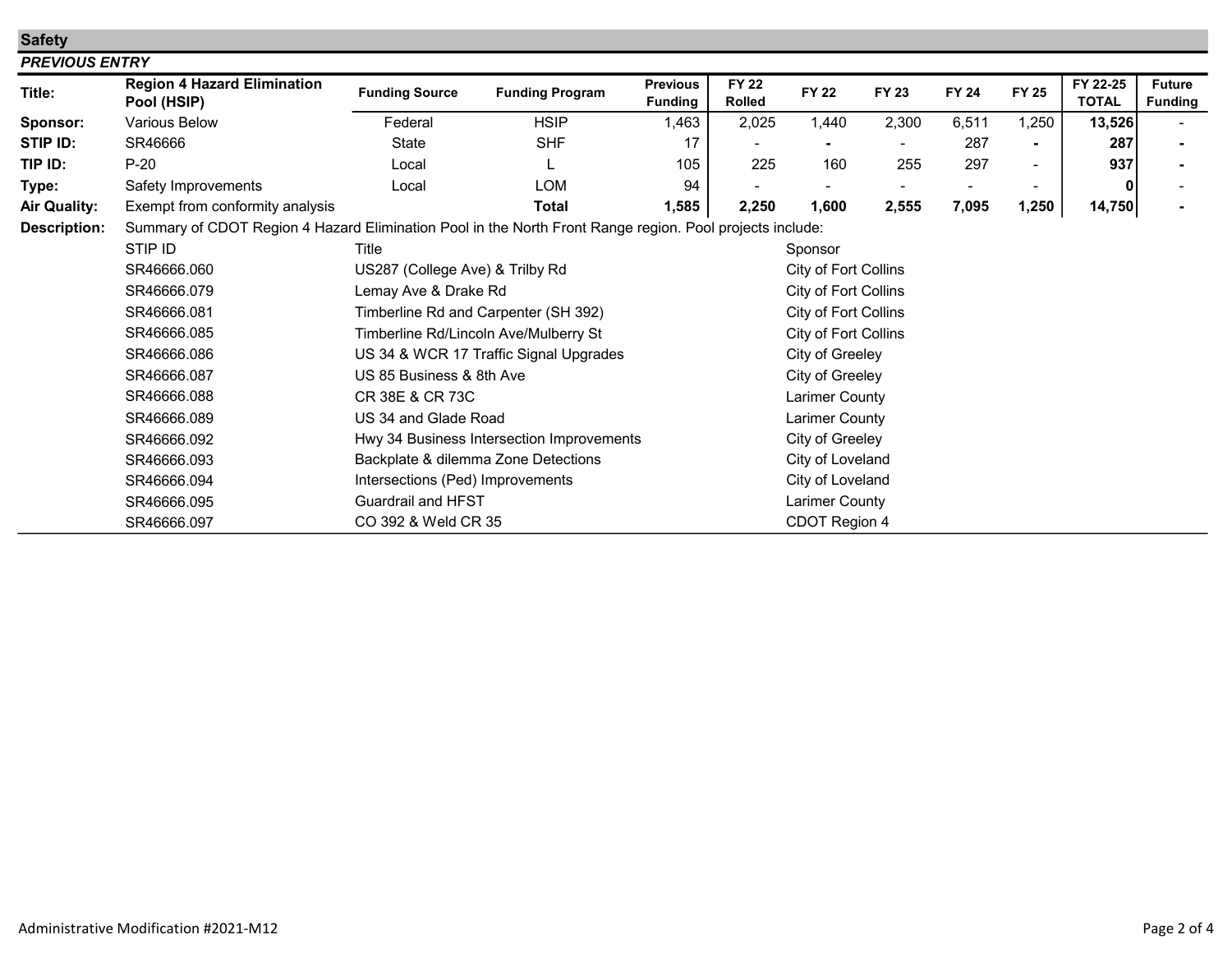| <b>REVISED ENTRY</b><br>Title: | <b>Region 4 Hazard Elimination</b><br>Pool (HSIP)                                                                                                   | <b>Funding Source</b>                          | <b>Funding Program</b> | <b>Previous</b><br><b>Funding</b> | <b>FY 22</b><br><b>Rolled</b> | <b>FY 22</b>                | <b>FY 23</b> | <b>FY 24</b> | <b>FY 25</b> | FY 22-25<br><b>TOTAL</b> | <b>Future</b><br><b>Funding</b> |  |
|--------------------------------|-----------------------------------------------------------------------------------------------------------------------------------------------------|------------------------------------------------|------------------------|-----------------------------------|-------------------------------|-----------------------------|--------------|--------------|--------------|--------------------------|---------------------------------|--|
| <b>Sponsor:</b>                | <b>Various Below</b>                                                                                                                                | Federal                                        | <b>HSIP</b>            | 1,463                             | 2,025                         | 1,709                       | 4,615        | 3,927        | 1,250        | 13,526                   |                                 |  |
| <b>STIP ID:</b>                | <b>SR46666</b>                                                                                                                                      | <b>State</b>                                   | <b>SHF</b>             | 17                                |                               | -30                         | 257          |              |              | 287                      |                                 |  |
| TIP ID:                        | $P-20$                                                                                                                                              | Local                                          |                        | 105                               | 225                           | 160                         | 255          | 297          | ۰            | 937                      |                                 |  |
| Type:                          | <b>Safety Improvements</b>                                                                                                                          | Local                                          | <b>LOM</b>             | 94                                |                               |                             |              |              |              |                          |                                 |  |
| <b>Air Quality:</b>            | Exempt from conformity analysis                                                                                                                     |                                                | <b>Total</b>           | 1,585                             | 2,250                         | 1,898                       | 5,127        | 4,224        | 1,250        | 14,750                   |                                 |  |
| <b>Description:</b>            | Summary of CDOT Region 4 Hazard Elimination Pool in the North Front Range region. Pool projects include:                                            |                                                |                        |                                   |                               |                             |              |              |              |                          |                                 |  |
|                                | <b>STIP ID</b>                                                                                                                                      | <b>Title</b>                                   |                        | <b>Sponsor</b>                    |                               |                             |              |              |              |                          |                                 |  |
|                                | SR46666.060                                                                                                                                         | US287 (College Ave) & Trilby Rd                |                        |                                   |                               | <b>City of Fort Collins</b> |              |              |              |                          |                                 |  |
|                                | SR46666.079                                                                                                                                         | Lemay Ave & Drake Rd                           |                        |                                   |                               | <b>City of Fort Collins</b> |              |              |              |                          |                                 |  |
|                                | SR46666.081                                                                                                                                         | Timberline Rd and Carpenter (SH 392)           |                        | <b>City of Fort Collins</b>       |                               |                             |              |              |              |                          |                                 |  |
|                                | SR46666.085                                                                                                                                         | <b>Timberline Rd/Lincoln Ave/Mulberry St</b>   |                        | <b>City of Fort Collins</b>       |                               |                             |              |              |              |                          |                                 |  |
|                                | SR46666.086                                                                                                                                         | US 34 & WCR 17 Traffic Signal Upgrades         |                        | <b>City of Greeley</b>            |                               |                             |              |              |              |                          |                                 |  |
|                                | SR46666.087                                                                                                                                         | US 85 Business & 8th Ave                       |                        | <b>City of Greeley</b>            |                               |                             |              |              |              |                          |                                 |  |
|                                | SR46666.088                                                                                                                                         | CR 38E & CR 73C                                |                        | <b>Larimer County</b>             |                               |                             |              |              |              |                          |                                 |  |
|                                | SR46666.089                                                                                                                                         | US 34 and Glade Road                           |                        |                                   |                               | <b>Larimer County</b>       |              |              |              |                          |                                 |  |
|                                | SR46666.092                                                                                                                                         | Hwy 34 Business Intersection Improvements      |                        |                                   |                               | <b>City of Greeley</b>      |              |              |              |                          |                                 |  |
|                                | SR46666.093                                                                                                                                         | <b>Backplate &amp; dilemma Zone Detections</b> |                        |                                   |                               | <b>City of Loveland</b>     |              |              |              |                          |                                 |  |
|                                | SR46666.094                                                                                                                                         | Intersections (Ped) Improvements               |                        |                                   |                               | <b>City of Loveland</b>     |              |              |              |                          |                                 |  |
|                                | SR46666.095                                                                                                                                         | <b>Guardrail and HFST</b>                      |                        |                                   |                               | <b>Larimer County</b>       |              |              |              |                          |                                 |  |
|                                | SR46666.097                                                                                                                                         | <b>CO 392 &amp; Weld CR 35</b>                 |                        | <b>CDOT Region 4</b>              |                               |                             |              |              |              |                          |                                 |  |
| <b>Revision:</b>               | Shifting funding years for SR46666.097 (\$269K Federal/\$30K State into FY22 and \$2,315K Federal/\$257K State into FY23). No change to pool total. |                                                |                        |                                   |                               |                             |              |              |              |                          |                                 |  |